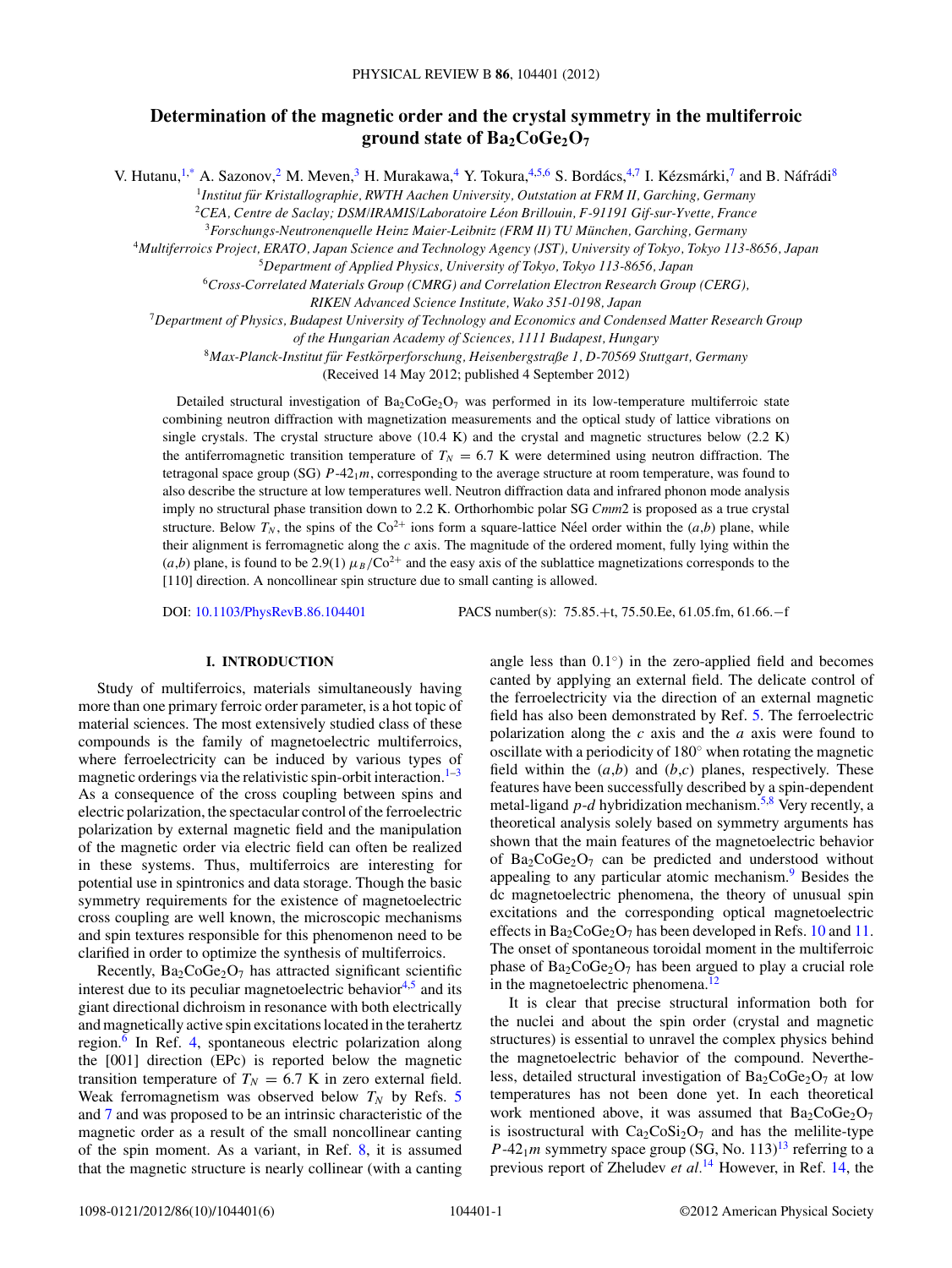lattice structure of  $Ba_2CoGe_2O_7$  was not investigated; instead, it was treated as a line compound of  $Ba_2Cu_xCo_{1-x}Ge_2O_7$ solid solutions and was assumed to be isostructural with  $Ba<sub>2</sub>CuGe<sub>2</sub>O<sub>7</sub>$ . A preliminary magnetic structure refinement in Ba<sub>2</sub>CoGe<sub>2</sub>O<sub>7</sub> at 3.5 K by neutron diffraction on a triple axis spectrometer using a large mosaic sample was performed.<sup>14</sup> The lack of the crystallographic data necessary to bring the measured magnetic intensities of the 19 nonequivalent Bragg reflections to an absolute scale did not allow the determination of the magnitude of the ordered moment. Moreover, the limitation of the dataset to one scattering plane (*h*, 0, l) only allowed an approximate determination of the spin structure. The authors concluded that  $S = 3/2$  spins of the Co ions form a square lattice antiferromagnetic state within the (*a*,*b*) plane, with magnetic moments lying within these planes, while the alignment of neighboring spins along the *c* axis is ferromagnetic.

Recently, a detailed crystal structure determination of  $Ba_2CoGe_2O_7$  was performed at room temperature (RT) and at 90  $K^{15}$  using synchrotron radiation. The characteristic SG for melilite-type compounds  $P-42<sub>1</sub>m$  was confirmed to describe the average structure at the studied temperatures well. However, as follows from the observation of a set of superstructure reflections violating the  $2<sub>1</sub>$  symmetry, the real structure of  $Ba_2CoGe_2O_7$  is more distorted and has a lower symmetry. One has to note that these superstructure reflections appear at **Q** vectors in the reciprocal space where the magnetic Bragg peaks in neutron diffraction occurs below  $T_N = 6.7$  K.<sup>[14](#page-5-0)</sup> Symmetry analysis<sup>15</sup> showed two possible SG candidates for the true structure: tetragonal  $P-4$  (No. 81)<sup>13</sup> and orthorhombic *Cmm*2 (No. 35).<sup>13</sup> It is known that many of the melilite-like compounds (e.g.  $Ca_2CoSi_2O_7$ ) may show at lower temperatures incommensurate or commensurate modulated lock-in phases.<sup>16</sup> The question whether  $Ba_2CoGe_2O_7O$  at low temperature has the same structure as at room temperature or 90 K is still an open issue.

In order to determine the structural parameters of  $Ba<sub>2</sub>CoGe<sub>2</sub>O<sub>7</sub>$  and to fully characterize its magnetic order in the multiferroic state, we performed a detailed crystallographic study at temperatures just above and below the magnetic phase transition by neutron diffraction on single crystals. Magnetic symmetry analysis and bulk magnetization measurements were used for selecting the model for the refinement of the neutron diffraction data. The IR reflectivity spectra measurements of the optical phonon modes were performed for different light polarizations at various temperatures as an additional method to evidence a possible structural phase transition related to the magnetic ordering. These results provide a solid basis to understand the microscopic origin of the magnetoelectricity in  $Ba<sub>2</sub>CoGe<sub>2</sub>O<sub>7</sub>$ .

#### **II. EXPERIMENTAL**

High-quality single-crystal  $Ba_2CoGe_2O_7$  was grown using a floating zone method similarly to those used in previous studies.<sup>[5,6](#page-5-0)</sup> The sample used in the present neutron diffraction experiments is a  $\frac{1}{4}$  segment of a disc with a diameter of 5 mm and a thickness of 2 mm. It is a part of a larger crystal from which other pieces were studied with synchrotron x-ray diffraction.[15](#page-5-0) This sample was studied at the neutron source Heinz Maier-Leibnitz (FRM II) on the hot four circle diffractometer HEiDi.<sup>17</sup> Using a Cu-(220) monochromator, one obtains a short wavelength of  $0.87 \text{ Å}$  with a high flux density of  $>4.5$  × 10<sup>6</sup> neutrons s<sup>-1</sup> cm<sup>-2</sup>. The extinction as a typical source of systematic errors is negligible small at this wavelength. The sample was placed into an He closedcycle cryostat and mounted in the Eulerian cradle of the diffractometer. The crystal was wrapped in Al foil in order to improve the homogeneity of the temperature. The temperature was measured and controlled by a diode sensor near the sample position with a stability of  $\pm 0.1$  K. The correction of the measured integrated intensities was performed using the program PRON2K10.<sup>[18](#page-5-0)</sup> The program MAGLSQ of the Cambridge Crystallography Subroutine Library<sup>19</sup> was used to refine the parameters of the nuclear and magnetic structures. Full details of the structural refinements are available as crystallographic information files  $(CIF).^{20}$ 

The angular dependence of the magnetization was measured in a 7-T superconducting magnet equipped with a dc magnetometer. During the experiment, the sample was rotated around the [001] axis being perpendicular to the magnetic field, and the magnetization parallel to the applied field was detected. The initial direction of the single crystal was set under an optical microscopy by about 5◦ precision. The direction was changed by pulling the string which was tied to the rotation axis of the sample stage. This procedure allows a control of the sample orientation by about  $1<sup>°</sup>$  precision.

The polarized optical reflectivity measurements over the far infrared region were carried out using a Bruker IFS-66 Fourier transform spectrometer. The samples were mounted on the cold finger of a He-flow optical cryostat.

#### **III. RESULTS**

We used bulk magnetization (*M*) measurements to determine the direction of the easy axis of the magnetization. In Ref. [7,](#page-5-0) the temperature dependence of the magnetization in fields  $H = 0.1$  T parallel and perpendicular to the  $(a,b)$  plane demonstrate a strong anisotropy between these two directions at low temperatures. The magnetization within the  $(a,b)$  plane is twice as large as perpendicular to it in accordance with the easy-plane AFM state determined from neutron scattering. The angular dependence of *M* in the (*a*,*b*) plane was investigated only in larger field ( $H = 1$  T) earlier,<sup>[5](#page-5-0)</sup> where the magnetization can be freely rotated in the tetragonal plane with negligible modulation. $<sup>5</sup>$  $<sup>5</sup>$  $<sup>5</sup>$  In Fig. [1,](#page-2-0) the experimental results of the in-plane</sup> *H*-rotation measurement and the observed angular dependence at  $T = 2$  K are shown in small fields of  $H = 0.1$  and 0.3 T. Clear oscillations of the magnetization with an almost pure 180◦ period, characteristic to orthorhombic symmetry, were found. Please note that  $H = 0.3$  T is more than three times larger than the coercive field. Therefore, the angular dependence reflects the in-plane magnetic anisotropy experienced during the rotation of a single domain.

It has been found in several insulator magnets that the change in the dynamical properties of the lattice upon a magnetic transition reflects the magnetically induced crystal symmetry lowering more clearly than the static distortions. $21-23$ To address the question of orthorhombic distortion the temperature dependence of the infrared active phonon modes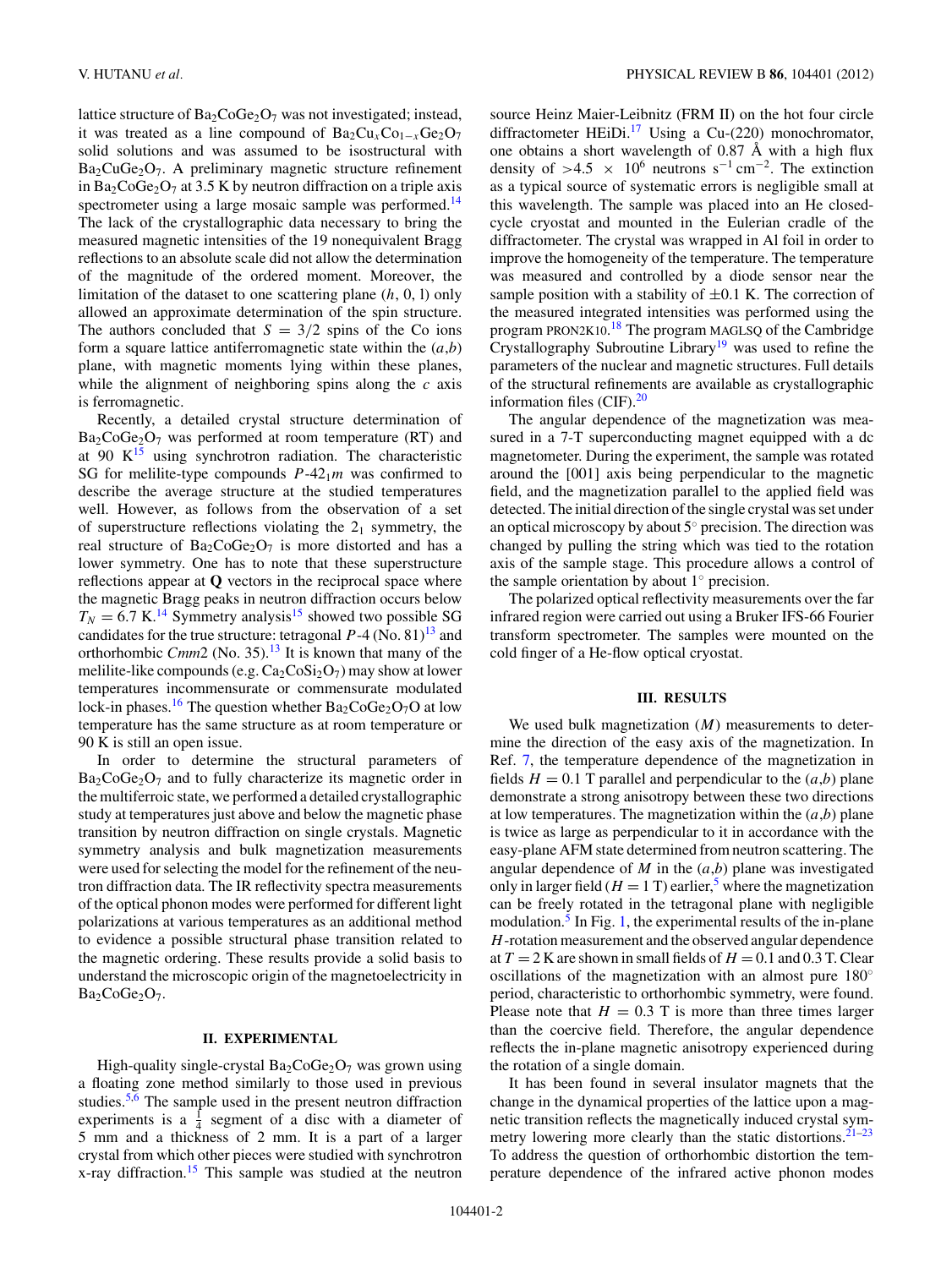<span id="page-2-0"></span>

FIG. 1. (Color online) The angular dependence of the magnetization *M* in the (001) plane.  $\varphi$  is the angle between [100] and *H*.

across the magnetic transition were studied. The left and right panels of Fig. 2 show the far infrared reflectivity spectra for light polarization parallel and perpendicular to the  $(a,b)$ plane, respectively. We could assign each of the  $10 B<sub>2</sub>$  modes expected in the tetragonal SG  $P-42<sub>1</sub>m$  and 17 E modes out of the total 18, though some of them correspond to weak features in the reflectivity spectra. The phonon frequencies for the B2 modes are *ω* = 130, 150, 180, 226, 277, 380, 410, 460, 490, and 770 cm−1, while the E modes are *<sup>ω</sup>* <sup>=</sup> 70, 95, 107, 152, 165, 185, 225, 255, 277, 315, 405, 420, 467, 503, 700, 770, and 858 cm<sup>-1</sup>. The lack of resonances common for both polarizations ensures the proper orientation and the single-domain nature of the crystal.

Prior to the studies of the  $Ba_2CoGe_2O_7$  magnetic structure, the crystal structure was measured at 10.4 K, just above  $T_N$  = 6.7 K by neutron diffraction. A total number of 582 Bragg reflections with  $\sin \theta / \lambda \leq 0.7$  Å<sup>-1</sup> were collected. The number of reflections satisfying the criterion  $I > 2\sigma(I)$ , used for the refinement was 525. The magnetic structure of  $Ba<sub>2</sub>CoGe<sub>2</sub>O<sub>7</sub>$  was investigated at 2.2 K. A total number of 571 nuclear and magnetic Bragg reflections with  $\sin \theta / \lambda \leq$ 0.7  $\rm \AA^{-1}$  were measured. The number of the reflections satisfying the criterion  $I > 2\sigma(I)$  and used for the refinement was 522.



FIG. 3. (Color online) Quality of the diffraction data refinement both for the nuclear and the magnetic structure of  $Ba<sub>2</sub>CoGe<sub>2</sub>O<sub>7</sub>$ . The experimental integrated intensities  $(F_{obs}^2)$  are plotted against the calculated ones  $(F_{\text{calc}}^2)$ . Left panel: Nuclear intensities at 10.4 K for SG *P*-421*m*. Middle panel: Both nuclear and magnetic intensities at 2.2 K refined for the nuclear SG  $P-42<sub>1</sub>m$ . Right panel: Both nuclear and magnetic intensities at 2.2 K refined for the nuclear SG *Cmm*2.

Starting parameters for the least-squares refinement were obtained from the average structure determined previously in the tetragonal SG  $P-42<sub>1</sub>m$  at 90 K by synchrotron x-ray single-crystal diffraction.<sup>15</sup> The quality of the fit, assuming the paramagnetic average tetragonal SG  $P-42<sub>1</sub>m$ , is shown in the left panel of Fig. 3. We performed refinement of the magnetic structure in the orthorhombic MSG *Cm m*2 . In the first step of the refinement, the nuclear structure parameters were fixed at the experimental values obtained at 10.4 K, while in the final step, both nuclear and magnetic structures were refined simultaneously. In addition to the nuclear parameters, the magnitude of the Co magnetic moment and the canting angle  $\varphi'$  between its direction and [110] in the  $(a,b)$  plane were refined. In the middle panel of Fig. 3, the quality of the fit based on the orthorhombic MSG *Cm m*2 SG is shown.

## **IV. DISCUSSIONS**

Almost pure 180◦ period oscillations of the magnetization were found at  $T = 2$  K at both 0.1 and 0.3 T in-plane fields (Fig. 1). This periodicity is an indication for an orthorhombic symmetry. The maximum magnetization is seen with a field pointing to  $\varphi = 45^{\circ}$  ( $\varphi$  is the angle between [100] and the applied field). Therefore, one can identify [110] as the easy



FIG. 2. (Color online) Reflectivity spectra of Ba<sub>2</sub>CoGe<sub>2</sub>O<sub>7</sub> in the region of optical phonon modes (65–1000 cm<sup>-1</sup>) at various temperatures. Left/right panel: Infrared active phonon modes for polarization within/perpendicular to the  $(a,b)$  plane. The positions of the modes are indicated by red vertical bars.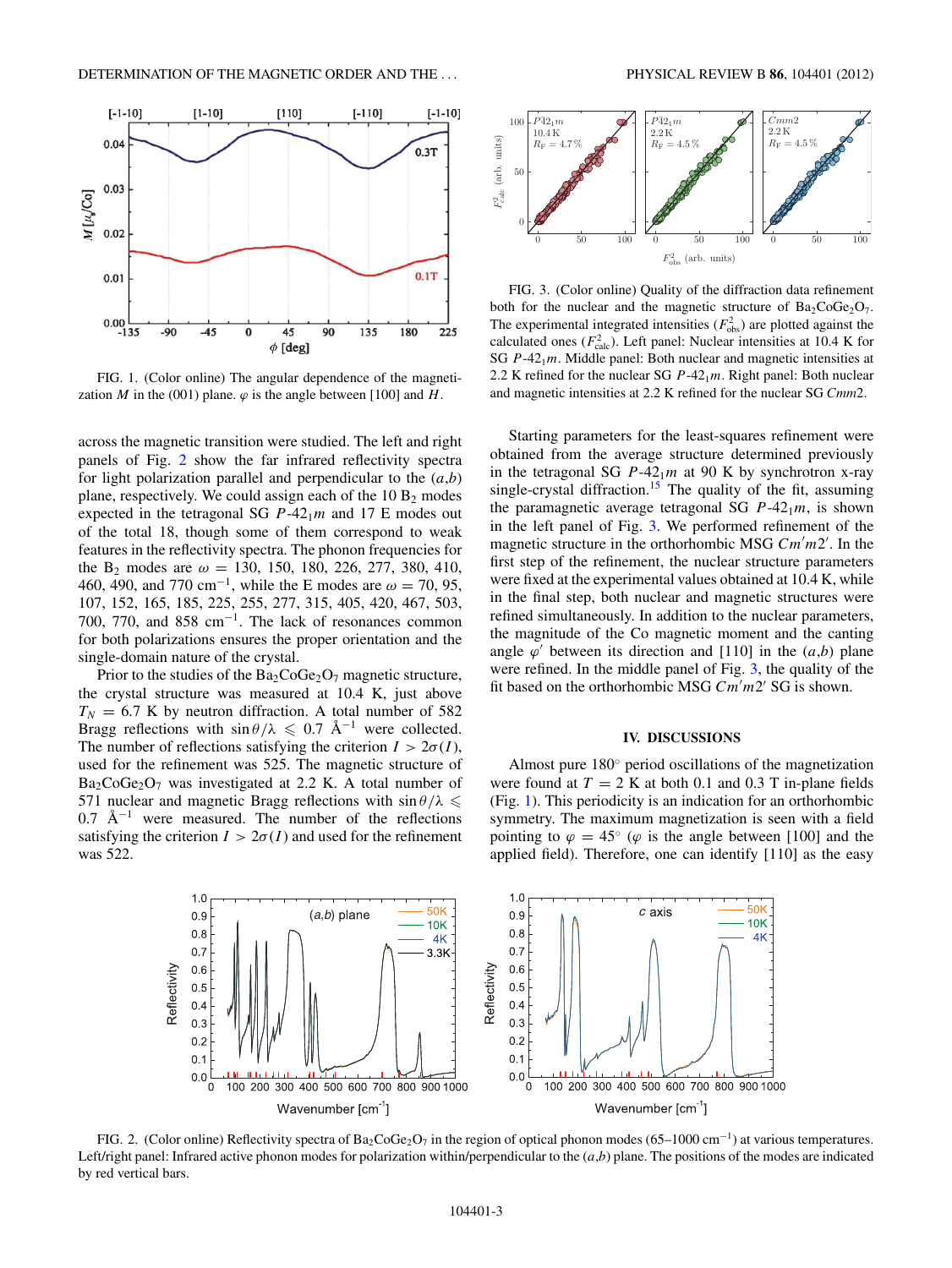axis of the magnetization with the canted component of the magnetization parallel to it.

We investigated the temperature dependence of the phonon spectra across the magnetic transition from 50 K down to 3.3 K (Fig. [2\)](#page-2-0). In the tetragonal SG  $P-42<sub>1</sub>m$ , the factor group analysis yields 28 infrared active phonon modes. Among them, 18 E modes are twofold degenerate and excited by light polarized within the  $(a,b)$  plane, while 10  $B_2$  modes are nondegenerate and active for polarization along the *c* axis. In case the lattice symmetry is lowered to orthorhombic, lifting of the twofold degeneracy should be observed for the E modes.

The reflectivity spectra measured at different temperatures are identical within the precision of the experiment for both polarizations (Fig. [2\)](#page-2-0). The weakness of the temperatureinduced sharpening and red shift of the modes indicate negligible thermal expansion below 50 K. No splitting of the E modes, i.e. no supplementary orthorhombic distortion, related to the magnetic phase transition at 6.7 K, could be detected within the resolution of the experiment corresponding to  $\delta =$ 0.5 cm−<sup>1</sup> or 0.06 meV.

It was shown<sup>15</sup> that the true structure of  $Ba_2CoGe_2O_7$  is either tetragonal *P*-4 or orthorhombic *Cmm*2. However, the distortions which lead to the symmetry lowering are found to be extremely small. Correspondingly, the refinements of the structural parameters within either of the two subgroups do not change the quality of the fit towards any direction, which could allow us to exclude one of the two proposed SG candidates. Under these circumstances one may conclude that, within the error of the experiment, tetragonal  $P-42<sub>1</sub>m$ SG (No.  $113$  $113$ )<sup>13</sup> is a very good approximation of the average nuclear structure of  $Ba_2CoGe_2O_7$  at 10.4 K (paramagnetic phase). Table I shows the fractional atomic coordinates and the isotropic atomic displacement parameters (ADPs) of the crystal structure of Ba<sub>2</sub>CoGe<sub>2</sub>O<sub>7</sub> determined in *P*-42<sub>1</sub>*m* SG at 10.4 K. The quality of the fit is shown in the left panel of Fig. [3.](#page-2-0)

As shown by Perez-Mato and Ribeiro<sup>9</sup> and also by Bordács *et al.*, [11](#page-5-0) the AFM ordering in this material breaks the paramagnetic space group  $P-42<sub>1</sub>m1'$  into different magnetic space groups (MSG) depending on the orientation of the sublattice magnetizations. For the AFM component of the sublattice magnetizations lying along the direction [100] (as proposed to be the ground state in Ref. [14\)](#page-5-0) the resulting MSG is  $P2_1'2_12_1'$ . For the AFM spin configuration along [110] (as suggested to be the ground state, e.g. in Ref. [5\)](#page-5-0) the resulting MSG is *Cm m*2 . For a more general direction of the spins in the  $(a,b)$  plane the symmetry reduces to  $P112'_{1}$ . For the symmetry-related orientations, e.g. [010] and [−110],

TABLE I. Nuclear structure parameters of  $Ba_2CoGe_2O_7$  at 10.4 K in  $P-42_1m$ .

| Ion            | Wyckoff<br>position | X            |                                                       | Z                           | $U_{\rm iso}/U_{\rm eav}$ |
|----------------|---------------------|--------------|-------------------------------------------------------|-----------------------------|---------------------------|
| Ba             | 4e                  |              | $0.33465(14)$ $0.16537(14)$ $0.49239(28)$             |                             | 0.0010(3)                 |
| Co             | 2h                  | $\theta$     | $\theta$                                              | $\theta$                    | 0.0023(9)                 |
| Ge             | 4e                  |              | $0.14085(11)$ $0.35915(11)$ $0.04031(19)$             |                             | 0.0027(2)                 |
| O <sub>1</sub> | 2c                  | $\mathbf{0}$ | 0.5                                                   | 0.15996(39)                 | 0.0044(4)                 |
| O <sub>2</sub> | 4e                  | 0.13802(16)  |                                                       | $0.36200(16)$ $0.72960(27)$ | 0.0044(3)                 |
| O <sub>3</sub> | 8 f                 |              | $0.07906(15)$ $0.18452(14)$ $0.18825(20)$ $0.0043(2)$ |                             |                           |

 $P2_12_12_1$  and *Cmm'2'* are realized, which form energetically equivalent domains of the same equilibrium phase. In an applied magnetic field, the magnetic point-group symmetry of the system changes as a function of the field orientation among the different magnetic space groups mentioned above.<sup>9</sup> In zero magnetic field, it is impossible to distinguish between  $P2_1^{\prime}2_12_1^{\prime}$ , *Cm'm2'*, and  $P112_1^{\prime}$  with conventional neutron diffraction due to the presence of the magnetic domains in each case. Measurements of macroscopic quantities, such as the bulk magnetization and ferroelectric polarization, can help to clarify this point in combination with the information from the present neutron scattering data. The magnetic space group  $P2_1'2_12_1'$  in the zero-field ground state can be ruled out, as it does not allow a spontaneous polarization along *z*, which is observed experimentally in  $Ba_2CoGe_2O_7$ .<sup>[4](#page-5-0)</sup> Moreover, as was shown by Toledano *et al.*,<sup>[12](#page-5-0)</sup> the phase which corresponds to *P*112 <sup>1</sup> cannot be reached directly from the paramagnetic state if the phase transition at  $T_N$  is a second-order one. Therefore, the phase with the magnetic symmetry  $Cm'm2'$ , which displays four magnetic domains, can be identified as the magnetic phase of  $Ba_2CoGe_2O_7$  below  $T_N$ .

The results on the angular dependence of the magnetization and the symmetry arguments above give clear motivation to perform a refinement of the magnetic structure in the orthorhombic MSG *Cm m*2 . The quality of the fit shows (Fig. [3,](#page-2-0) middle panel) that the chosen model describes the nuclear and magnetic structure accurately. The refined fractional atomic coordinates and isotropic ADPs of the crystal structure of  $Ba_2CoGe_2O_7$  determined in SG  $P-42_1m$  at 2.2 K are presented in Table II. The results show no significant difference between the structure above and below the magnetic transition. All the fractional atomic coordinates at 2.2 K remain the same as for 10.4 K within the error bars. Thus, no evidence of structural phase transition associated with the magnetic ordering is observed, although the 180◦ periodicity of the magnetization implies that the crystal structure is orthorhombic. Assuming that the magnetic phase transition at  $T_N = 6.7$  K is a second-order transition and lattice distortion is coupled to the magnetic order parameter, a 90◦ periodicity of the magnetization would be expected in case of  $P-42<sub>1</sub>m$ symmetry in the paramagnetic phase. Thus, either the crystal symmetry might already be orthorhombic in the paramagnetic phase or the transition is of weakly first order.

The magnetic structure of  $Ba_2CoGe_2O_7$  (*Cm'm2'* domain) is illustrated in Fig. [4.](#page-4-0) This magnetic space group allows a spin canting, i.e. an FM component within the (*a*,*b*) plane, perpendicular to the direction of the primary AFM

TABLE II. Nuclear structure parameters of  $Ba_2CoGe_2O_7$  at 2.2 K in  $P-42_1m$ .

| Ion            | Wyckoff<br>position | X        | Y        | Z                                                     | $U_{\rm iso}/U_{\rm env}$ |
|----------------|---------------------|----------|----------|-------------------------------------------------------|---------------------------|
| Ba             | 4e                  |          |          | $0.33466(16)$ $0.16536(16)$ $0.49235(29)$ $0.0009(3)$ |                           |
| Co             | 2h                  | 0        | $\theta$ | 0                                                     | 0.0017(9)                 |
| Ge             | 4e                  |          |          | $0.14073(12)$ $0.35927(12)$ $0.04019(20)$ $0.0023(2)$ |                           |
| O <sub>1</sub> | 2c                  | $\theta$ | $0.5 -$  | $0.15942(43)$ $0.0040(5)$                             |                           |
| O <sub>2</sub> | 4e                  |          |          | $0.13793(17)$ $0.36209(17)$ $0.72955(29)$ $0.0041(3)$ |                           |
| O <sub>3</sub> | 8 f                 |          |          | $0.07906(16)$ $0.18446(16)$ $0.18857(21)$ $0.0042(2)$ |                           |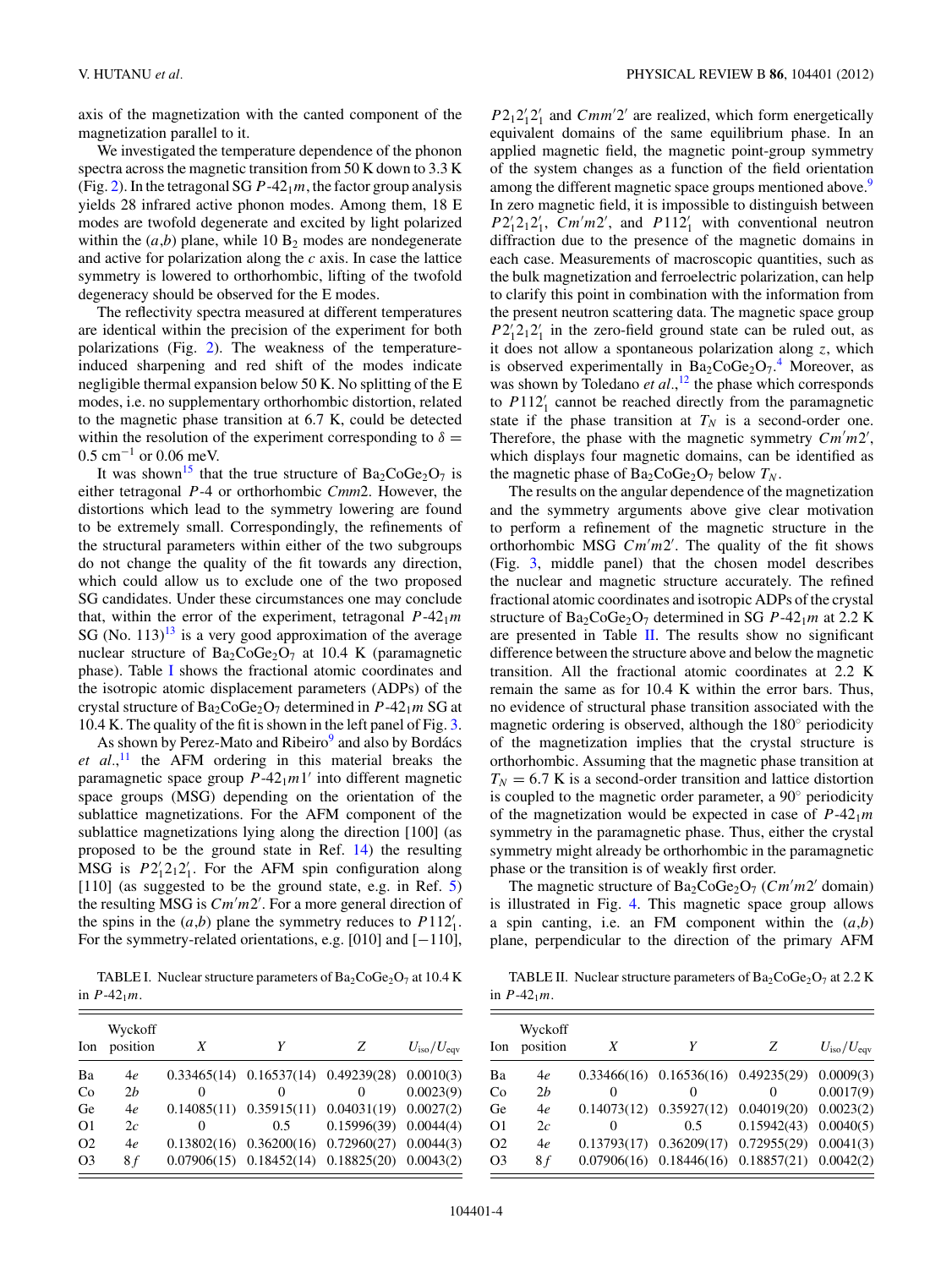<span id="page-4-0"></span>

FIG. 4. (Color online) Magnetic structure of  $Ba_2CoGe_2O_7$  at 2.2 K: View along the [001] direction. Both  $P-42<sub>1</sub>m$  and  $Cmm2$ crystallographic unit cells are shown.

ordering.[9](#page-5-0) Due to the small number of solely magnetic Bragg reflections, which are rather weak as compared with the nuclear scattering intensities, the canting angle could not be determined with high precision. More importantly, the population of the four possible magnetic domains strongly affects the value of the canting angle obtained from the refinement of the available data. Polarized neutron diffraction experiments in the monodomain sample are needed to unambiguously determine the canting angle. Along the *c* axis, the moments are ordered ferromagnetically. Taking into account the melilite-like layered structure, the main magnetic interactions are expected to occur in the (*a*,*b*) plane. The strong 2D character of the magnetism in  $Ba_2CoGe_2O_7$  was also confirmed by the magnetization measurement.<sup>[7](#page-5-0)</sup> As an important result of the present neutron scattering study, the magnitude of the ordered magnetic moment of Co ions could be refined with high accuracy to be 2.9  $\pm$  0.1  $\mu_B$ .

A previous study<sup>15</sup> showed that the true structure of  $Ba<sub>2</sub>CoGe<sub>2</sub>O<sub>7</sub>$  should have either the tetragonal SG *P*-4 or the orthorhombic SG *Cmm*2. Considering the following, one might exclude the tetragonal SG *P*-4: (a) a magnetic structure generally follows the crystal symmetry; (b) the evidence of the orthorhombicity is present in the magnetization data as seen in Fig. [1;](#page-2-0) (c) the good result of the refinement of the magnetic structure for the orthorhombic MSG *Cm m*2 ; and (d) no evidence of a structural transition is provided either by neutron scattering or by infrared phonon analysis. Under these circumstances the refinement of the available data in SG C*mm*2 gives the structural parameters of the true structure of  $Ba_2CoGe_2O_7$ . In the right panel of Fig. [3,](#page-2-0) the quality of the diffraction data refinement for both nuclear and magnetic structures of Ba2CoGe2O7 using C*mm*2 SG and *Cm m*2 MSG is shown. Table III presents the refined fractional atomic coordinates and isotropic ADPs of the crystal structure of Ba<sub>2</sub>CoGe<sub>2</sub>O<sub>7</sub> determined in SG Cmm2 at 2.2 K. The lattice constants of the true structure are  $a = b = 11.803(4)$  Å,  $c =$  $5.500(19)$  Å. The comparison between the average and true structure lattices is illustrated in the Fig. 4. We emphasize that both the quality of the diffraction data refinement and

TABLE III. Nuclear structure parameters of  $Ba_2CoGe_2O_7$  at 2.2 K in SG *Cmm*2.

| Ion             | Wyckoff<br>position | X           | Y           | Z          | $U_{\rm iso}/U_{\rm eqv}$ |
|-----------------|---------------------|-------------|-------------|------------|---------------------------|
| Ba1             | 4d                  | 0.33423(27) | $\Omega$    | 0.4926(14) | 0.0011(5)                 |
| Ba2             | 4e                  | 0.5         | 0.66498(25) | 0.5079(13) | 0.0008(5)                 |
| Co              | 4c                  | 0.25        | 0.75        | 0          | 0.0021(9)                 |
| Ge <sub>1</sub> | 4d                  | 0.14100(18) | $\Omega$    | 0.0401(13) | 0.0025(4)                 |
| Ge2             | 4e                  | 0.5         | 0.85953(17) | 0.9598(13) | 0.0022(4)                 |
| O1              | 2a                  | 0           | 0           | 0.1583(14) | 0.0038(7)                 |
| O <sub>2</sub>  | 2h                  | 0.5         | 0           | 0.8396(14) | 0.0044(7)                 |
| O <sub>3</sub>  | 4d                  | 0.13789(27) | $\Omega$    | 0.7298(13) | 0.0041(5)                 |
| O4              | 4e                  | 0.5         | 0.86198(25) | 0.2706(13) | 0.0044(5)                 |
| O5              | 8f                  | 0.19739(19) | 0.88184(16) | 0.1881(16) | 0.0043(4)                 |
| O6              | 8 f                 | 0.38173(18) | 0.80280(16) | 0.8110(12) | 0.0043(4)                 |

the magnitude of the ordered moment are nonsensitive to the choice whether the tetragonal  $P-42<sub>1</sub>m$  or the orthorhombic *Cmm*2 models of the crystal structure is used in the refinement.

Due to the lack of the structural parameters on  $Ba_2CoGe_2O_7$ , in a number of recent studies regarding the multiferroic behavior of the title compound, the crystal structure of the melilite-type compounds, like  $Ca_2CoSi_2O_7$  (Refs. [5](#page-5-0)) and [8\)](#page-5-0) or  $Ba_2CuGe_2O_7$  (Ref. [14\)](#page-5-0), has been used. It was found that  $Ca_2CoSi_2O_7$  forms incommensurate or commensurate modulated lock-in phases at the low temperatures,  $\frac{16}{16}$  $\frac{16}{16}$  $\frac{16}{16}$  while  $Ba<sub>2</sub>CuGe<sub>2</sub>O<sub>7</sub>$  has an incommensurate magnetic structure.<sup>[24](#page-5-0)</sup> In contrast, no indications of incommensurability in the crystal and magnetic structure of  $Ba_2CoGe_2O_7$  were found down to 2.2 K. Concerning the location of the magnetic Co ions, we emphasize that, in full agreement with former structural data, there is only one crystallographically independent Co ion occupying the 2*b* Wyckoff position (WP) in *P*-421*m* or 4*c* WP in *Cmm*2 structure.

In Table IV, the available data from the literature are presented regarding the lattice constants of  $Ba<sub>2</sub>CoGe<sub>2</sub>O<sub>7</sub>$ measured at different temperatures (all refined in the tetragonal SG  $P-42<sub>1</sub>m$ ). Although the results for the lattice constants at room temperature in Refs. [15](#page-5-0) and [25](#page-5-0) were obtained using different diffraction methods—synchrotron radiation x-ray diffraction on a single crystal in Ref. [15](#page-5-0) and laboratory x-ray powder diffraction in Ref. [25—](#page-5-0)the resulting values are in good agreement. At low temperature (10 K), the lattice constants, measured by single-crystal neutron diffraction in Ref. [14,](#page-5-0) differ from our results, although no error bars are specified for the lattice parameters in Ref. [14.](#page-5-0) We also note that our

TABLE IV. Lattice constants of  $Ba_2CoGe_2O_7$  in  $P-42_1m$  SG at different temperatures

| Temperature | $a, \AA$  | $c, \AA$  | Source     |
|-------------|-----------|-----------|------------|
| 298 K       | 8.381(2)  | 5.554(15) | This paper |
| 297 K       | 8.3836(3) | 5.5510(3) | Ref. 25    |
| 293 K       | 8.3845(1) | 5.5497(2) | Ref. 15    |
| 90 K        | 8.3802(1) | 5.5435(1) | Ref. 15    |
| 10.4 K      | 8.346(3)  | 5.500(19) | This paper |
| 10K         | 8.410     | 5.537     | Ref. 14    |